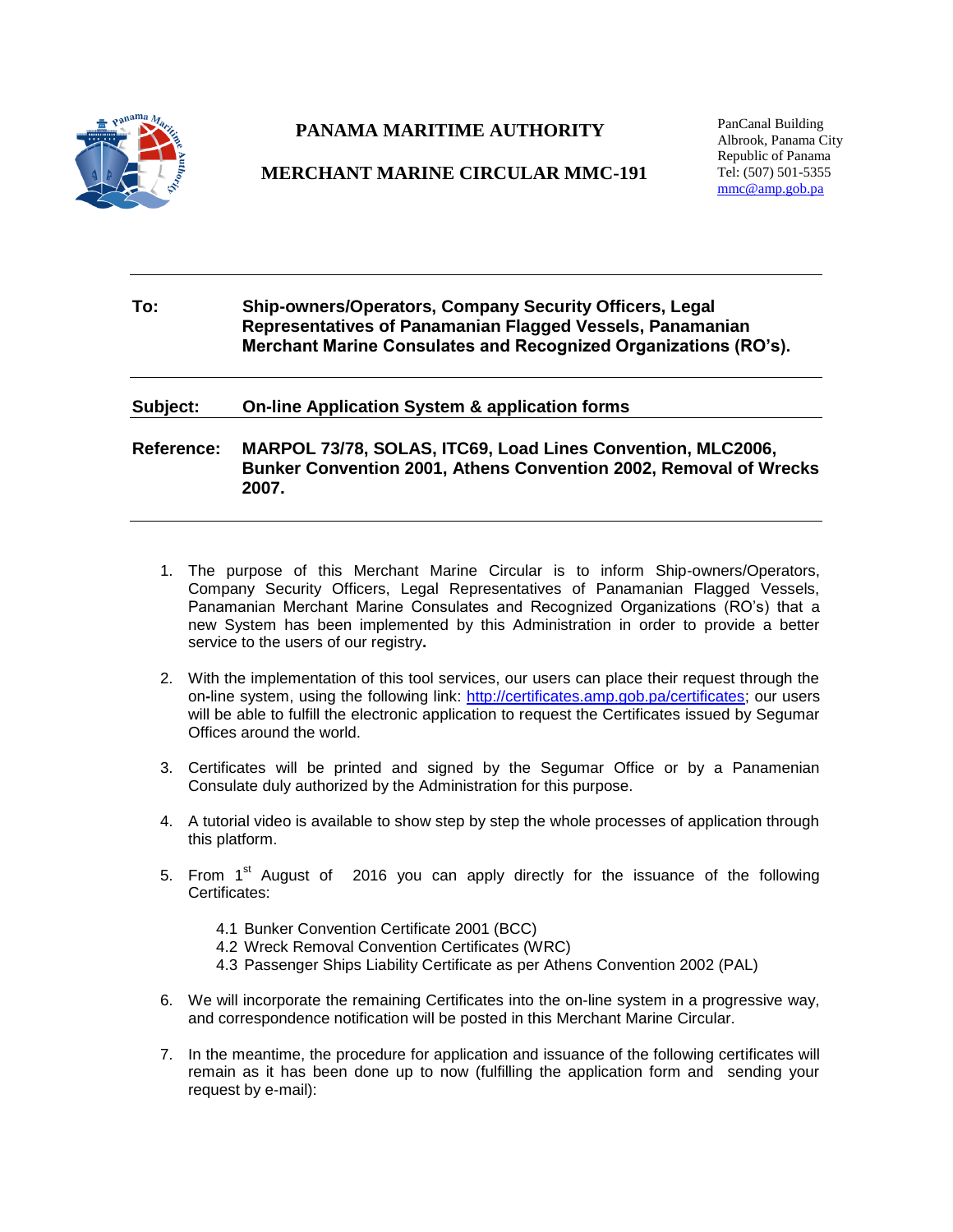## **International Tonnage Certificates (ITC69) and National Tonnage Application Forms**

| SEG-01-03-01 | APPLICATION FOR OPTIONAL SIMPLIFIED MEASUREMENT<br>(Application for Tonnage Certificate for Yachts and Vessels less than 24<br>meters). |
|--------------|-----------------------------------------------------------------------------------------------------------------------------------------|
| SEG-01-04-01 | APPLICATION FOR INTERNATIONAL TONNAGE CERTIFICATE -<br>TC69                                                                             |

## **ISM Declaration Application Form**

|  | SEG-01-05-01 | International Safety Management Ism Code Declaration Of Company |
|--|--------------|-----------------------------------------------------------------|
|--|--------------|-----------------------------------------------------------------|

## **Authorizations Application Forms**

| <b>Form Code</b> | <b>Form Name</b>                                                         |
|------------------|--------------------------------------------------------------------------|
| SEG-01-06-01     | <b>Application for Service Station Approval</b>                          |
| SEG-01-06-02     | Application for Extension of Air Supply Test for Lifeboats with a Self-  |
|                  | <b>Contained Air Support System</b>                                      |
| SEG-01-06-03     | Application for Extension of Annual Test of 406 Mhz Satellite EPIRB      |
| SEG-01-06-04     | Application for Extension of Rescue Boats and Launching Appliances       |
|                  | <b>Annual Inspection</b>                                                 |
| SEG-01-06-05     | <b>Application for Freeboard Assignment</b>                              |
| SEG-01-06-06     | Application for Extension of Lifeboats and Launching Appliance Annual    |
|                  | <b>Service</b>                                                           |
| SEG-01-06-07     | Application for Extension of Lifeboats on Load Release Gear Dynamic      |
|                  | Test (every 5 years)                                                     |
| SEG-01-06-08     | Application for Extension of the Liferaft Service                        |
| SEG-01-06-09     | <b>Application for Extension of VDR/SVDR Annual Inspection</b>           |
| SEG-01-06-10     | Application for Extension of Breathing Apparatus, EEBD and/or SCBA       |
|                  | <b>Annual Inspection</b>                                                 |
| SEG-01-06-11     | Application for Extension of Portable Fire Extinguisher Service          |
| SEG-01-06-12     | Application for Extension for Fixed Fire-Extinguishing System Inspection |
| SEG-01-06-13     | Application for Extension for SCBA 5 yearly Inspection                   |

## **Minimum Safe Manning Certificates Application Forms**

| SEG-01-09-01 | <b>Application For Manning Certificate</b>                        |
|--------------|-------------------------------------------------------------------|
| SEG-01-09-02 | Application For FPSO or FSU Minimum Safe Manning Certificate      |
| SEG-01-09-03 | Application For Mobile Offshore Units (MODU) Minimum Safe Manning |
|              | Certificate                                                       |
| SEG-01-09-04 | Single Voyage Minimum Safe Manning Application Form               |
| SEG-01-09-05 | <b>Laid Up Application Form</b>                                   |

#### **Condition Assessment Scheme Form**

[SEG-01-10-01](http://www.segumar.com/wp-content/uploads/2016/07/SEG-01-10-2012-APPLICATION-CAS-NOV-2012.doc) [Application for Condition Assessment Scheme Document \(CAS\)](http://www.segumar.com/wp-content/uploads/2016/07/SEG-01-10-2012-APPLICATION-CAS-NOV-2012.doc)

## **Exemptions and extensions Application Forms**

| SEG-01-11-01 | <b>Application For Exemption Certificate</b>                             |
|--------------|--------------------------------------------------------------------------|
| SEG-01-12-01 | Application For Exemption Certificate Under regulation 4.1.3 of Annex II |
|              | MARPOL 73/78 (amended)                                                   |